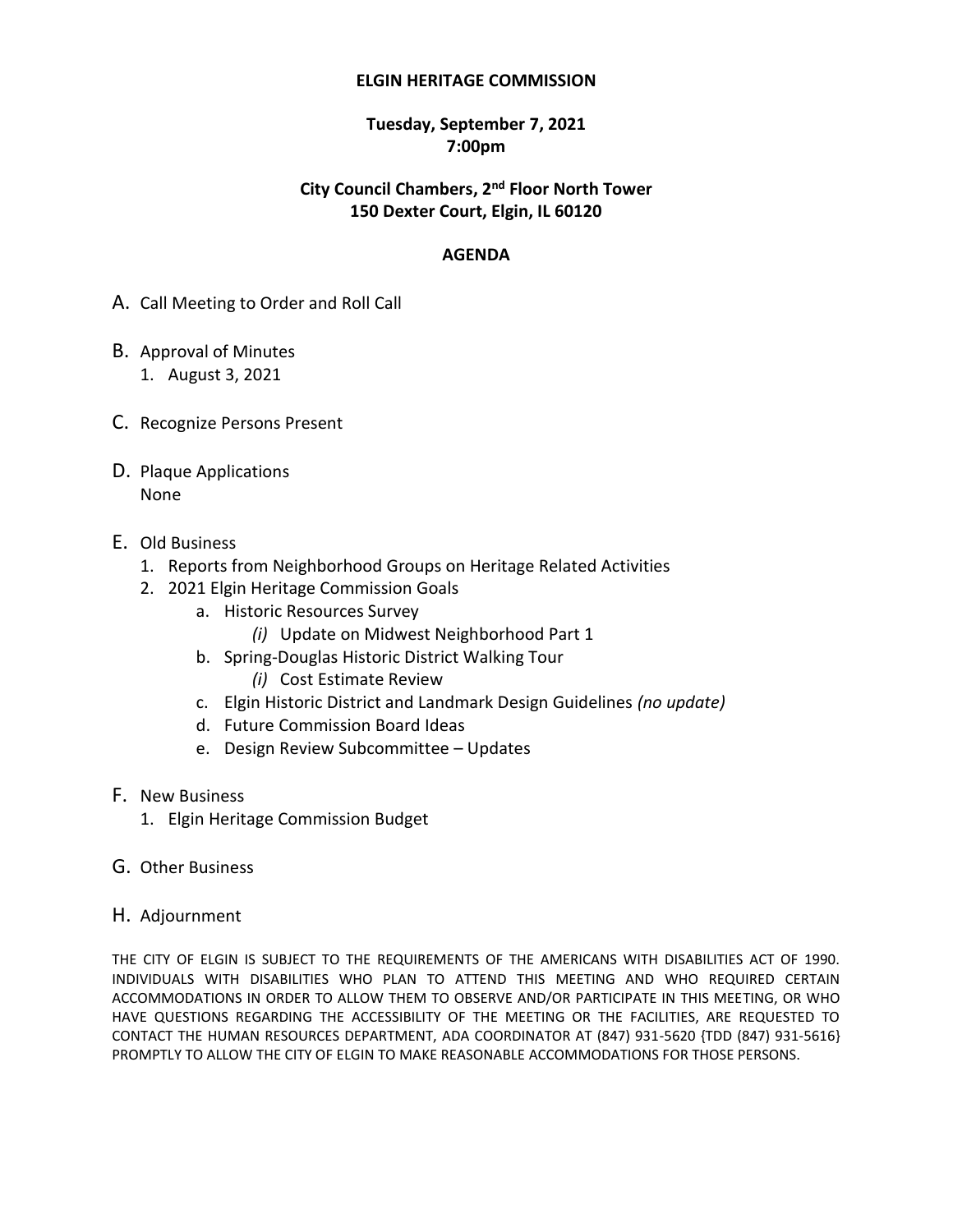# City of Elgin **Elgin Heritage Commission** August 3, 2021

## **Proposed Minutes**

- **A.** The meeting of the Elgin Heritage Commission was called to order at 7:00 p.m. in the City Council Chambers by Chairman John Marston.
	- 1. **Members Present**: Rebecca Hunter, Len Govednik, John Wiedmeyer, Marge Rowe, Scott Savel, Brian Anderson, and John Marston.
	- 2. **Members Absent**: John Regan
	- 3. **City Staff Present**: Christen Sundquist, Historic Preservation Planner

## **B. Approval of Minutes:**

- 1. *A motion was made by Commissioner Wiedmeyer to approve the June 1, 2021 minutes as submitted. The motion was seconded by Commissioner Anderson. The motion passed unanimously.*
- **C. Recognize Persons Present**: None
- **D. Plaque applications:** None

## **E. Old Business**

- 1. Reports from Neighborhood Groups on Heritage Related Activities
	- a. Commissioner Rowe noted to the commission that the Lords Park Zoo's last day will be held on August 13, 2021. She noted that the zoo has held 38 programs and around 11,000 people have come to visit.
	- b. Commissioner Rowe noted that native plants were planted at the Nancy Kimball House (302 W. Chicago Street); the interior stairs have been painted by Dan and Pat Miller; Dan Jensen of Habitat for Humanity will be installing the soffits; and the Seigle Family donated kitchen cabinets.
	- c. Commissioner Rowe noted that the Elgin History Museum is creating new exhibit on Elgin's environmental history and will be looking at partnership with the Sustainability Commission and the Elgin Heritage Commission.
	- d. Commissioner Rowe also stated that recently on Friday, July 30<sup>th</sup>, Ernie Broadnax was honored and recognized from the State of Illinois and the City of Elgin for his many contributions to the city. The ceremony was held in front of the Elgin History Museum and it was very well attended.
	- e. Commissioner Hunter noted that the Northeast Neighborhood Association will be hosting a garage sale this upcoming Friday, August  $6<sup>th</sup>$  through Sunday, August  $8<sup>th</sup>$ and encouraged the commissioners to attend.
- 2. 2021 Elgin Heritage Commission Goals
	- a. Historic Resources Survey Staff gave an update on the Midwest Neighborhood Part 1 survey noting that 10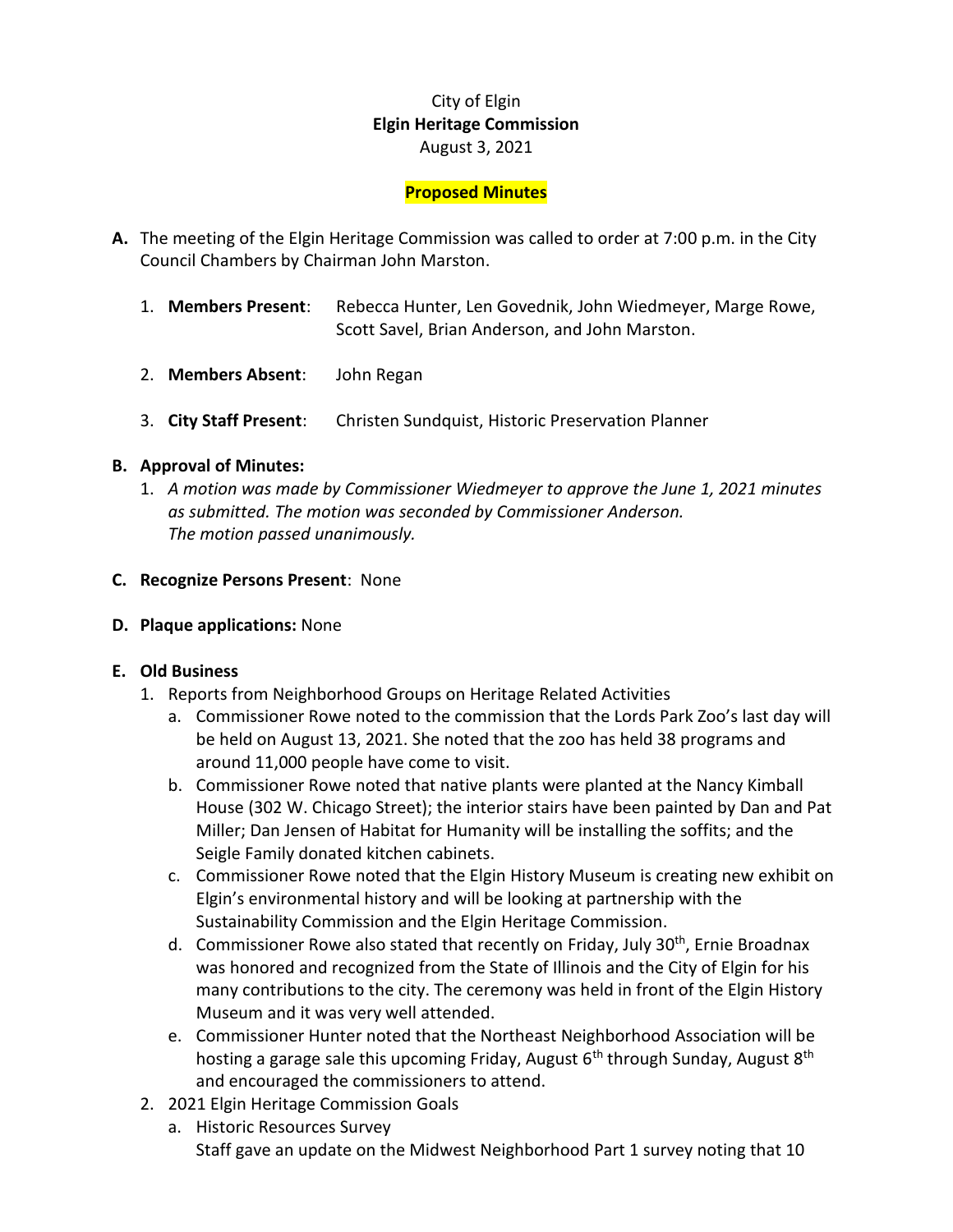blocks out of 22 have been surveyed. She noted that there are many significant and contributing properties in this area and that once the fieldwork is complete, Commissioner Hunter and staff will be starting research and compiling the information into a document. It will likely be completed on or before June 2022.

- b. Spring-Douglas Historic District Walking Tour The Commissioners were given a cost estimate by a local graphic designer. They noted that they would like to see another cost estimate to compare and ensure that the price is reasonable as it does not include printing costs.
- c. Elgin Historic District and Landmark Design Guidelines *No update.*
- d. Future Commission Board Ideas Chairman Marston noted that the commission needs to get their name out there more which led to moving onto New Business where discussion continued.

# **F. New Business**

- 1. Elgin Heritage Commission Budget
	- a. Name Tags Cost Estimate Review Staff noted that she received a quote from Andersens that a magnetic metal badge with the commissioner's names and the city logo with Heritage Commission imprinted on it would cost \$10/each. The Commissioners noted that this would be appropriate to have made as it will help spark conversations while at volunteer activities such as the housewalk and cemetery walk.

*A motion was made by Commissioner Savel to create name tags for the Heritage and Design Review Subcommittee commissioners at \$10/each in the gold color. The motion was seconded by Commissioner Rowe. The motion passed unanimously.*

b. Memberships – NAPC and Landmarks Illinois

*A motion was made by Commissioner Savel to approve membership renewal for the National Alliance of Preservation Commissions and Landmarks Illinois at a cost of \$200 total.* 

*The motion was seconded by Commissioner Hunter. The motion passed unanimously.*

c. Chairman Marston also noted that to get the Heritage Commission's name more visible to the public, he suggested that the commission sponsor upcoming events that are related to the commission's mission. This includes the Gifford Park Association's Annual Housewalk and the Elgin History Museum's Cemetery Walk. Commissioner Rowe noted that the housewalk is more in line with the Heritage Commission's goals and suggested that every other year the commission sponsor one or the other. The commission agreed but also noted that they will look at sponsoring the cemetery walk at the next meeting.

*A motion was made by Commissioner Anderson to sponsor the Gifford Park*